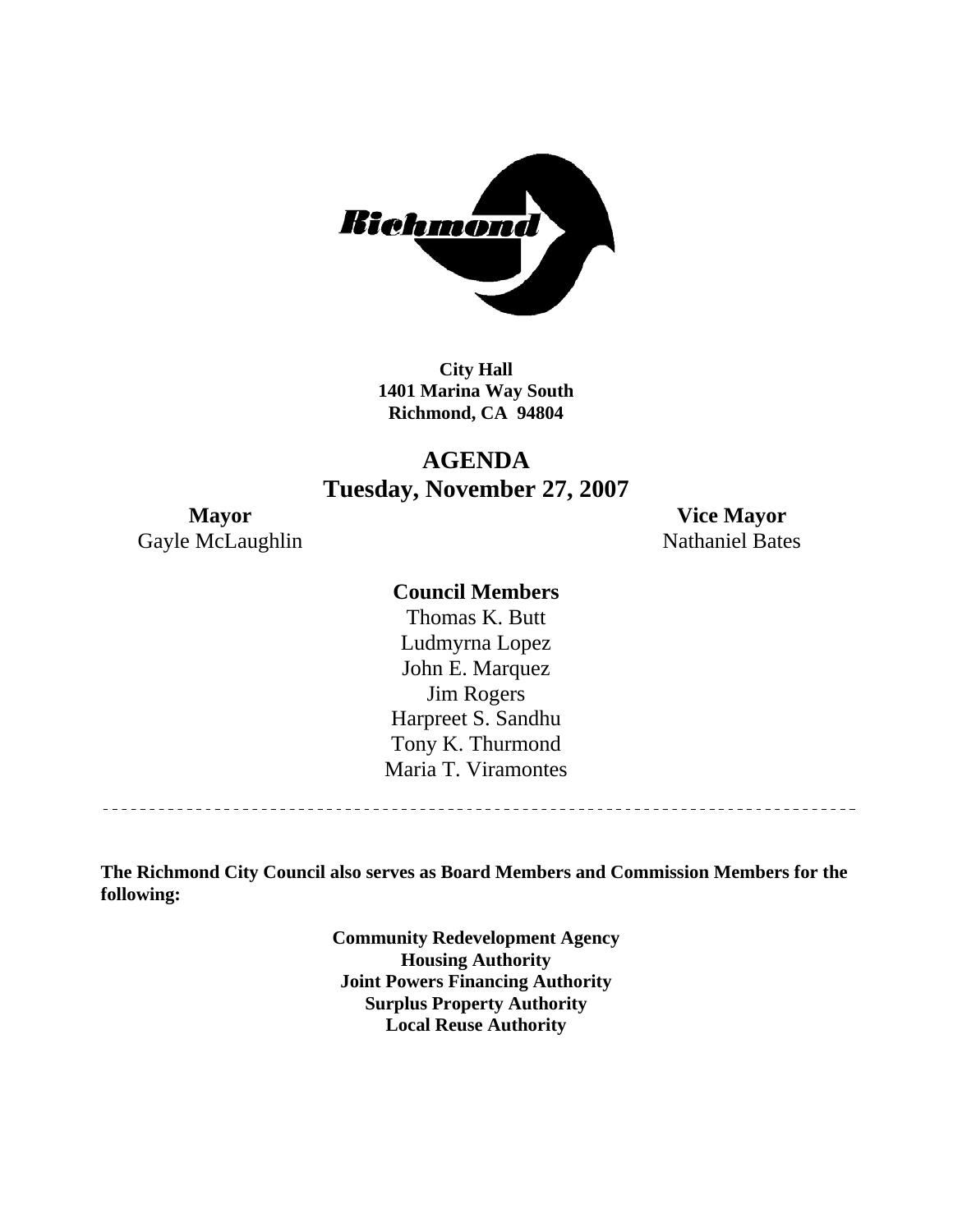# **MEETING PROCEDURES**

The City of Richmond encourages community participation at its City Council meetings and has established procedures that are intended to accommodate public input in a timely and time-sensitive way. As a courtesy to all members of the public who wish to participate in City Council meetings, please observe the following procedures:

**PUBLIC COMMENT ON AGENDA ITEMS:** Anyone who desires to address the City Council on items appearing on the agenda must complete and file a pink speaker's card with the City Clerk **prior** to the City Council's consideration of the item. Once the City Clerk has announced the item and discussion has commenced, no person shall be permitted to speak on the item other than those persons who have submitted their names to the City Clerk. Your name will be called when the item is announced for discussion. **Each speaker will be allowed TWO (2) MINUTES to address the City Council on NON-PUBLIC HEARING items listed on the agenda.** 

**OPEN FORUM FOR PUBLIC COMMENT:** Individuals who would like to address the City Council on matters not listed on the agenda or on **Presentations, Proclamations and Commendations, Report from the City Attorney, or Reports of Officers** may do so under Open Forum. All speakers must complete and file a pink speaker's card with the City Clerk **prior** to the commencement of Open Forum. **The amount of time allotted to individual speakers shall be determined based on the number of persons requesting to speak during this item. The time allocation for each speaker will be as follows: 15 or fewer speakers, a maximum of 2 minutes; 16 to 24 speakers, a maximum of 1 and one-half minutes; and 25 or more speakers, a maximum of 1 minute.** 

#### **SPEAKERS ARE REQUESTED TO OCCUPY THE RESERVED SEATS IN THE FRONT ROW BEHIND THE SPEAKER'S PODIUM AS THEIR NAME IS ANNOUNCED BY THE CITY CLERK.**

**CONSENT CALENDAR:** Consent Calendar items are considered routine and will be enacted, approved or adopted by one motion unless a request for removal for discussion or explanation is received from the audience or the City Council. A member of the audience requesting to remove an item from the Consent Calendar must complete and file a speaker's card with the City Clerk **prior to the City Council's consideration of Item C, Agenda Review.** An item removed from the Consent Calendar may be placed anywhere on the agenda following the City Council's agenda review.

*The City Council's adopted Rules of Procedure recognize that debate on policy is healthy; debate on personalities is not. The Chairperson has the right and obligation to cut off discussion that is too personal, too loud, or too crude.* 

**\*\*\*\*\*\*\*\*\*\*\*\*\*\*\*\*\*\*\*\*\*\*\*\*\*\*\*\*\*\*\*\*\*\*\*\*\*\*\*\*\*\*\*\*\*\*\*\*\*\*\*\*\*\*\*\*\*\***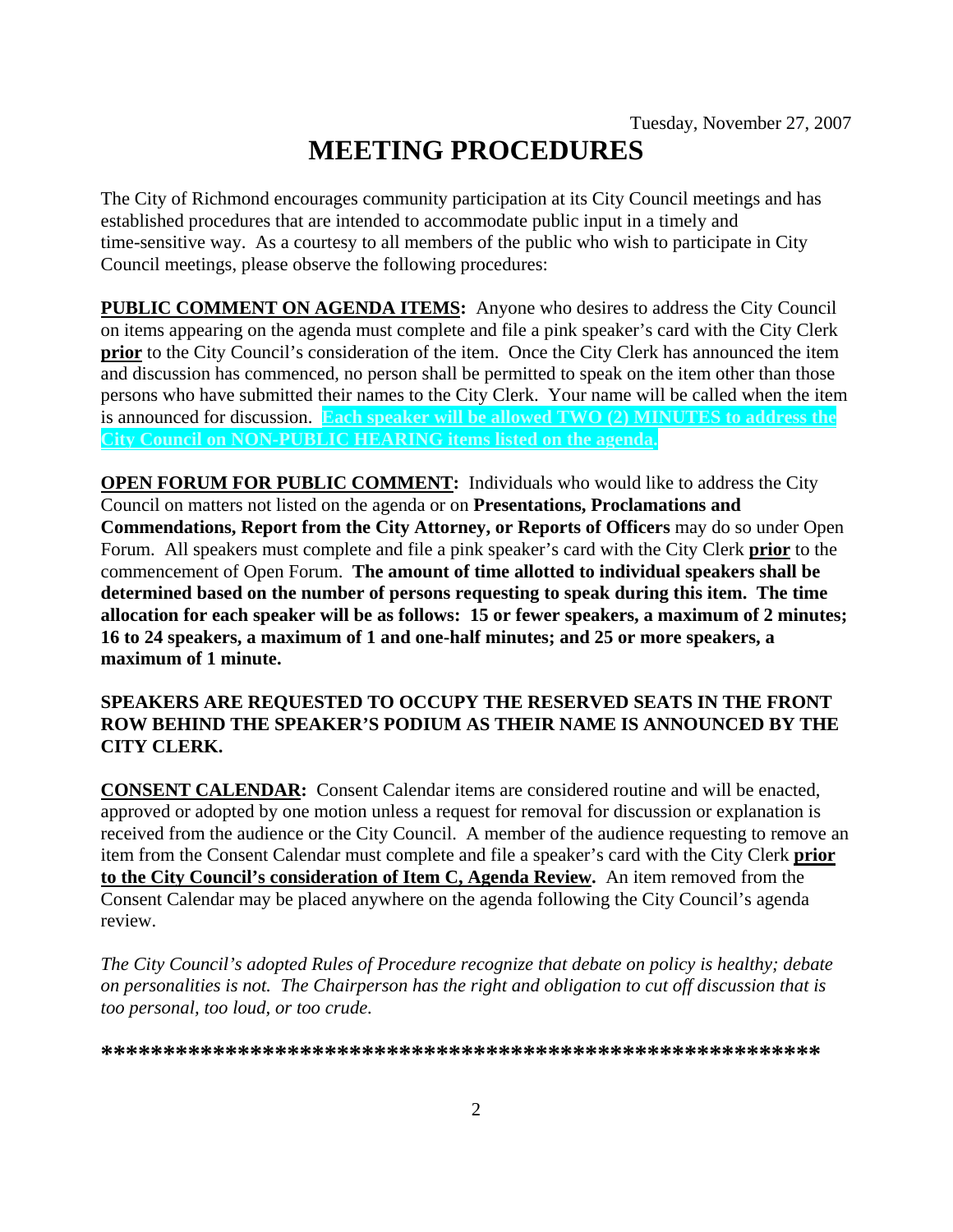## **Study and Action Session**

2:00 p.m. - 5:00 p.m.

**A. HEAR A PRESENTATION OF THE NATIONAL PARK GENERAL MANAGEMENT PLAN (NPGMP) AND DIRECT PLANNING STAFF AND THE GENERAL PLAN CONSULTANT TO EXPLORE EITHER: 1. INCORPORATING ELEMENTS OF THE NPGMP INTO THE HISTORIC RESOURCES ELEMENT OF THE GENERAL PLAN OR**

**2. RECOMMENDING ESTABLISHMENT OF A SEPARATE - ROSIE THE RIVETER/WORLD WAR II ELEMENT BASED UPON A REVIEW OF FEASIBILITY AND POTENTIAL ENVIRONMENTAL IMPACTS ASSOCIATED WITH ESTABLISHMENT OF SUCH AN ELEMENT.**

**AUTHORIZE COORDINATION OF THE CITY GENERAL PLAN - ROSIE THE RIVETER/WORLD WAR II ELEMENT WITH THE PREFERRED ALTERNATIVE IN THE NATIONAL PARK GENERAL MANAGEMENT PLAN TO SATISFY PARK'S ESTABLISHING LEGISLATION REQUIREMENT THAT THE PARK AND THE CITY DEVELOP A PLAN TO PRESERVE THE HOME FRONT SETTING. (45 minutes)** 

**B. 1. RECEIVE A STATUS REPORT ON THE GENERAL PLAN UPDATE AND PROVIDE DIRECTION TO STAFF AND THE PLANNING CONSULTANT 2. REVIEW THE LAND USE ALTERNATIVES AND 'CHANGE AREAS' THAT HAVE BEEN DEVELOPED THROUGH THE COMMUNITY PROCESS FOR THE UPDATE OF THE GENERAL PLAN AND GIVE STAFF ADDITIONAL DIRECTION. 1 - PLANNING DEPARTMENT (RICHARD MITCHELL 620-6706). (2 hours 15 minutes)**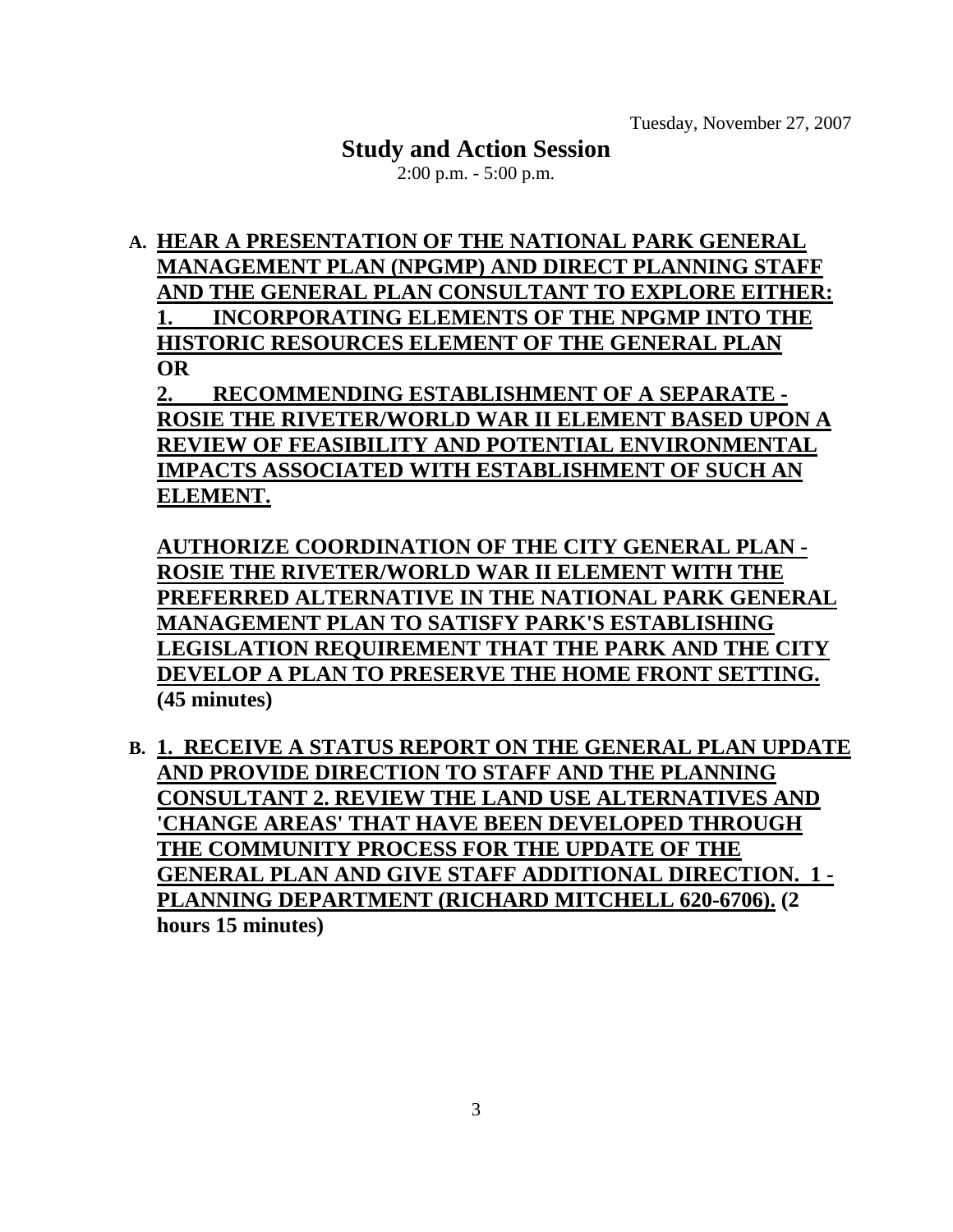Tuesday, November 27, 2007

## **Evening Open Session**   $5:00$  p.m.

## **A. ROLL CALL**

## **B. PUBLIC COMMENT**

## **C. ADJOURN TO CLOSED SESSION**

## **Closed Session**

Shimada Room of City Hall

## **A. CITY COUNCIL**

 **A-1.** LIABILITY CLAIMS

Russell Murrey vs. City of Richmond

 **A-2.** CONFERENCE WITH LEGAL COUNSEL - EXISTING LITIGATION (Subdivision [a] of Government Code Section 54956.9)

Barra vs. City of Richmond

Booker vs. City of Richmond

Richmond Residents for Responsible Antenna Placement and Planning ("RAP"), et al vs. City of Richmond

 **A-3.** CONFERENCE WITH LEGAL COUNSEL - ANTICIPATED LITIGATION Significant exposure to litigation pursuant to Subdivision (b) of Government Code Section 54956.9:

Three Cases

 **A-4.** PUBLIC EMPLOYEE PERFORMANCE EVALUATION (Government Code Section 54957.6)

City Clerk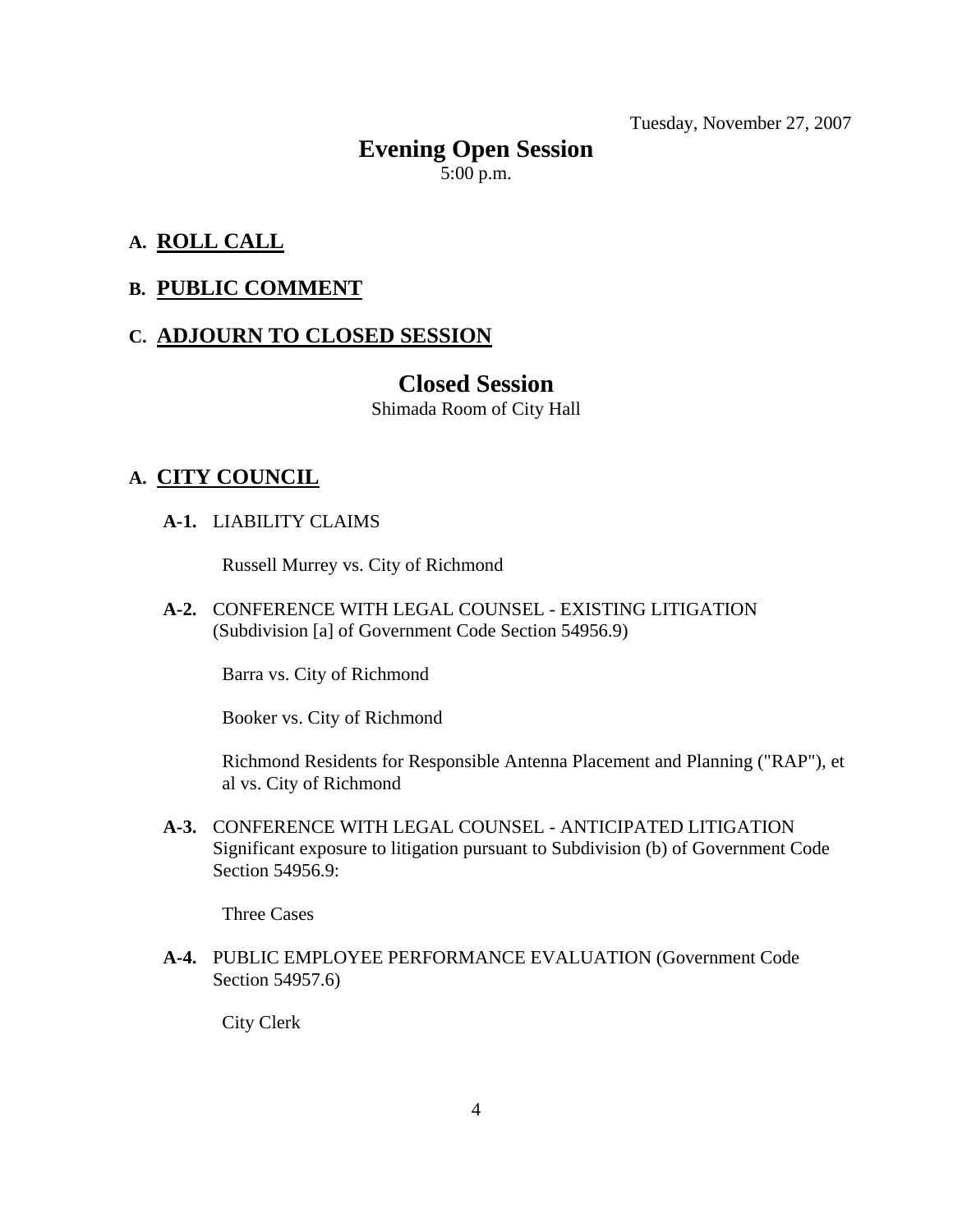Tuesday, November 27, 2007  **A-5.** PUBLIC EMPLOYEE APPOINTMENT (Government Code Section 54957.6)

City Attorney

**\*\*\*\*\*\*\*\*\*\*\*\*\*\*\*\*\*\*\*\*\*\*\*\*\*\*\*\*\*\*\*\*\*\*\*\*\*\*\*\*\*\*\*\*\*\*\*\*\*\*\*\*\*\*\*\*\*\*\*\*** 

## **Richmond Community Redevelopment Agency**

6:45 p.m.

## **A. ROLL CALL**

## **B. STATEMENT OF CONFLICT OF INTEREST**

## **C. CONSENT CALENDAR**

- **C-1.** ADOPT A RESOLUTION authorizing the execution of a lease between the Richmond Community Redevelopment Agency (Agency) and My Transit Plus, Inc., for transit related ticket sales, services, concessions, and building maintenance at the Richmond Intermodal Transit Station building for an initial term of five years - Richmond Community Redevelopment Agency (Steve Duran/Alan Wolken 307- 8140).
- **C-2.** ADOPT A RESOLUTION to assemble and develop several parcels by a singlemaster developer for the I-80 Shopping Center pursuant to the Agency's Business Tenant Preference and Owner Participation Guidelines - Richmond Community Redevelopment Agency (Steve Duran 307-8140).
- **C-3.** APPROVE minutes of the Regular Meeting held on November 6, 2007 City Clerk's Office (Diane Holmes 620-6513).

## **D. OPEN FORUM FOR PUBLIC COMMENT**

## **E. ADJOURNMENT**

**\*\*\*\*\*\*\*\*\*\*\*\*\*\*\*\*\*\*\*\*\*\*\*\*\*\*\*\*\*\*\*\*\*\*\*\*\*\*\*\*\*\*\*\*\*\*\*\*\*\*\*\*\*\*\*\*\*\*\*\*** 

## **Special Meeting**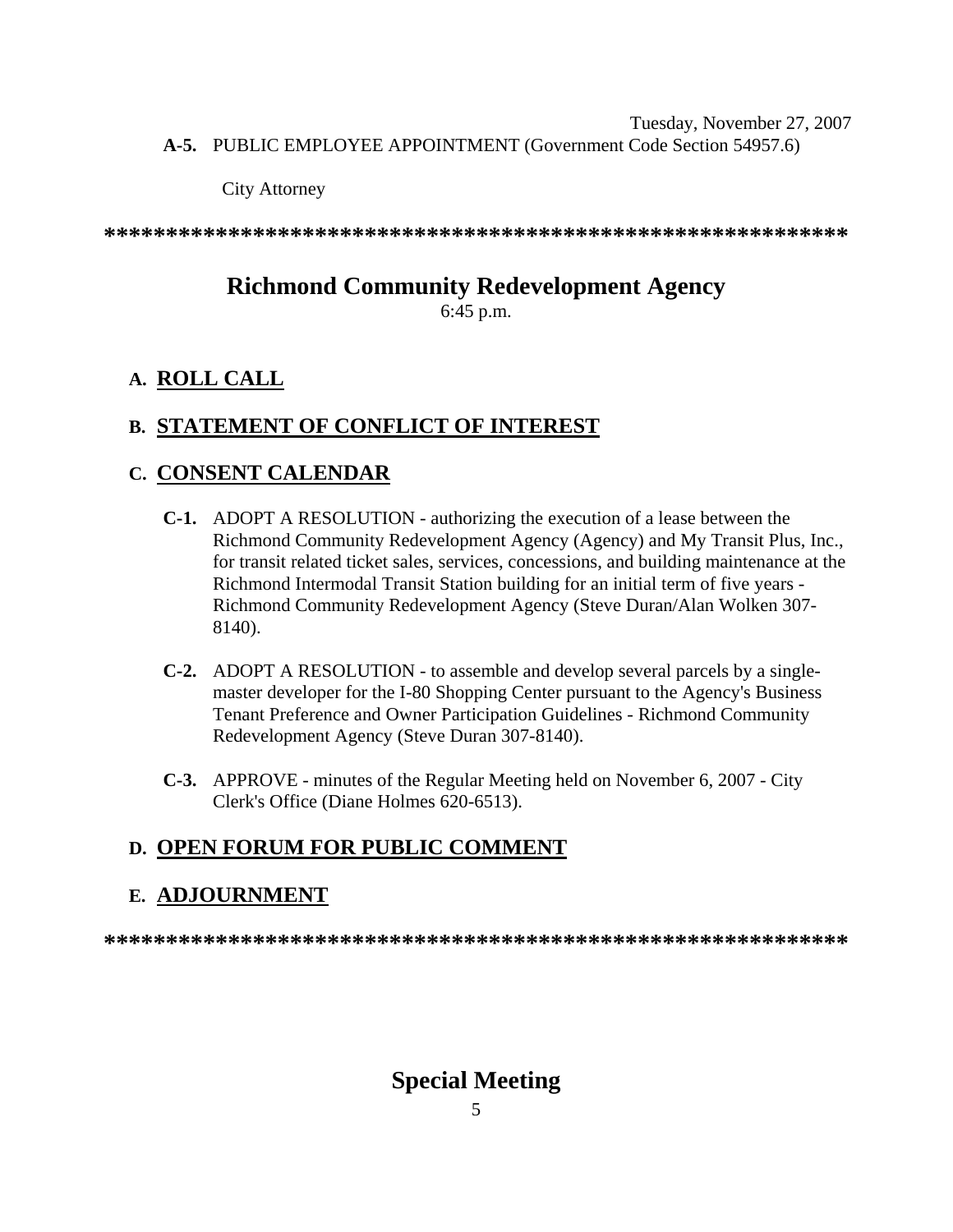Tuesday, November 27, 2007

## **CITY COUNCIL**  7:00 p.m.

#### **A. ROLL CALL**

## **B. STATEMENT OF CONFLICT OF INTEREST**

#### **C. AGENDA REVIEW**

## **D. REPORT FROM THE CITY ATTORNEY OF FINAL DECISIONS MADE AND NON-CONFIDENTIAL DISCUSSIONS HELD DURING CLOSED SESSION**

#### **E. PRESENTATIONS, PROCLAMATIONS, AND COMMENDATIONS**

#### **F. OPEN FORUM FOR PUBLIC COMMENT**

#### **G. CONSENT CALENDAR**

- **G-1.** AWARD a one-year contract to DP Security for monitoring and securing restroom facilities at Nevin, Nichol, Martin Luther King, John F. Kennedy, La Moine, Shields-Reid, and Booker T. Anderson Parks in an amount not to exceed \$80,000 - Public Works (Yader Bermudez 307-3009).
- **G-2.** ADOPT A RESOLUTION authorizing the City Manager to approve and execute the closing escrow documents for the purchase of 2705 Macdonald Avenue (APN 515-241-011) in the amount of \$650,000 - Richmond Community Redevelopment Agency (Steve Duran 307-8140).
- **G-3.** APPROVE a contract for the renewal of a two-year maintenance agreement with Innovative Interfaces, Inc., of Emeryville, CA, for the Richmond Public Library's online catalog and circulation database in the amount of \$39,408 for fiscal year 2007-08, and in the amount of \$41,250 for fiscal year 2008-09 - Library and Community Services (Monique A. le Conge 620-6554).
- **G-4.** APPROVE a contract amendment extending a storage agreement with Bekins-Pacific Storage Company to store Bayview and West Side Libraries' branch materials during remodeling. Extension will be on a week by week basis at a cost of \$500.00 per week, with a total cost not to exceed \$14,500 - Library and Community Services (Monique A. le Conge 620-6555).
- **G-5.** ADOPT A RESOLUTION to abandon a 6.5 foot wide portion of a 20 foot wide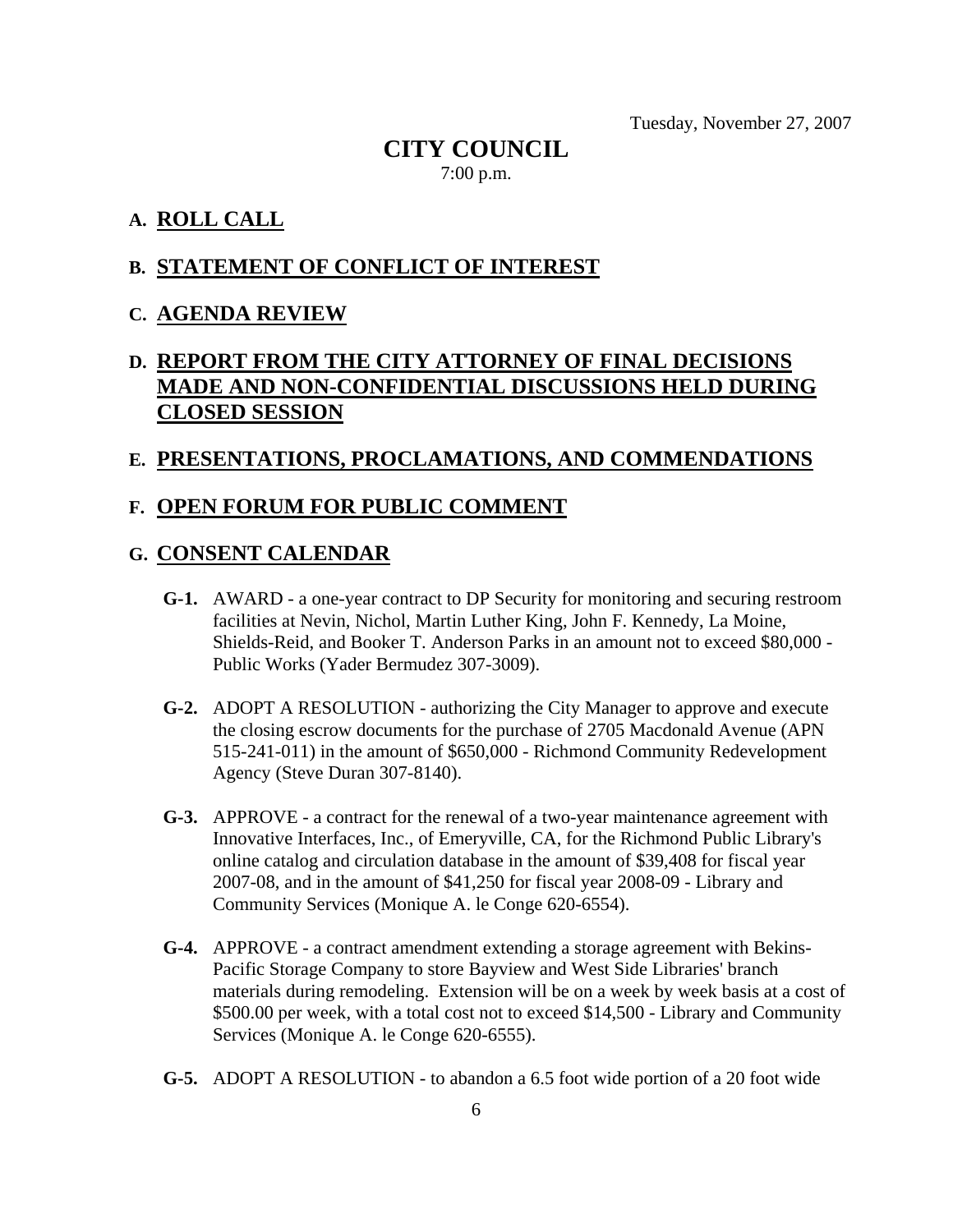Tuesday, November 27, 2007 storm and sanitary sewer easement (2461 OR 455, 11380 OR 83 and 92-70715) within Subdivision 8705 in Easter Hill - Engineering (Rich Davidson 307-8105).

- **G-6.** REVIEW and accept the City's Authorized Broker/Dealer list to allow broker/dealers to offer the City investment instruments in accordance with Government Code 53601 - Finance Department (James Goins 620-6946).
- **G-7.** APPROVE a contract with Matrix Consulting Group for an amount not to exceed \$12,200 to conduct a Cost Allocation Plan Study - Finance Department (James Goins 620-6946).
- **G-8.** ADOPT A RESOLUTION approving a 3% annual cost of living increase, in addition to the 2% minimum cost of living increase, for the recipients of the General Pension Fund, for a total annual cost of living increase of 5% for these recipients - Finance Department (James Goins 620-6946).
- **G-9.** ADOPT A RESOLUTION authorizing placement of liens for unpaid garbage collection service fees on Property Tax Records - Finance Department (James Goins 620-6946)
- **G-10.** ADOPT A RESOLUTION authorizing the City of Richmond to accept and appropriate \$294,677 in funding, and approve a related two-year contract between the City of Richmond and Contra Costa County Health Services, for support of the Fire Department Hazardous Materials Training Program from July 1, 2007, to June 30, 2009 - Fire Department (Michael Banks 307-8041)
- **G-11.** ADOPT A RESOLUTION authorizing the City of Richmond to accept and appropriate \$357,696 in funding, and approve a related two-year contract with Contra Costa County Health Services, for support of the Fire Department Hazardous Materials 2185 Inspection Program from July 1, 2007, to June 30, 2009 - Fire Department (Michael Banks 307-8041).
- **G-12.** INTRODUCE AN ORDINANCE (first reading) revising the wages, salary, and compensation for the classification of Environmental Manager, Salary Range 061E \$6487-7886/month - Human Resources (Leslie T. Knight 620-6600).
- **G-13.** APPROVE appointments to the Recreation and Parks Commission: Adrienne Harris, Dr. Connie Potrero, and Emily Hradec; re-appointments to the Recreation and Parks Commission: Debbi Landshoff; and Police Commission: Naomi Williams - Mayor McLaughlin (620-6503).
- **G-14.** APPROVE the minutes of the Special Meeting held on October 30 2007, and the minutes of the Regular Meeting held on November 6, 2007 - City Clerk's Office (Diane Holmes 620-6513)..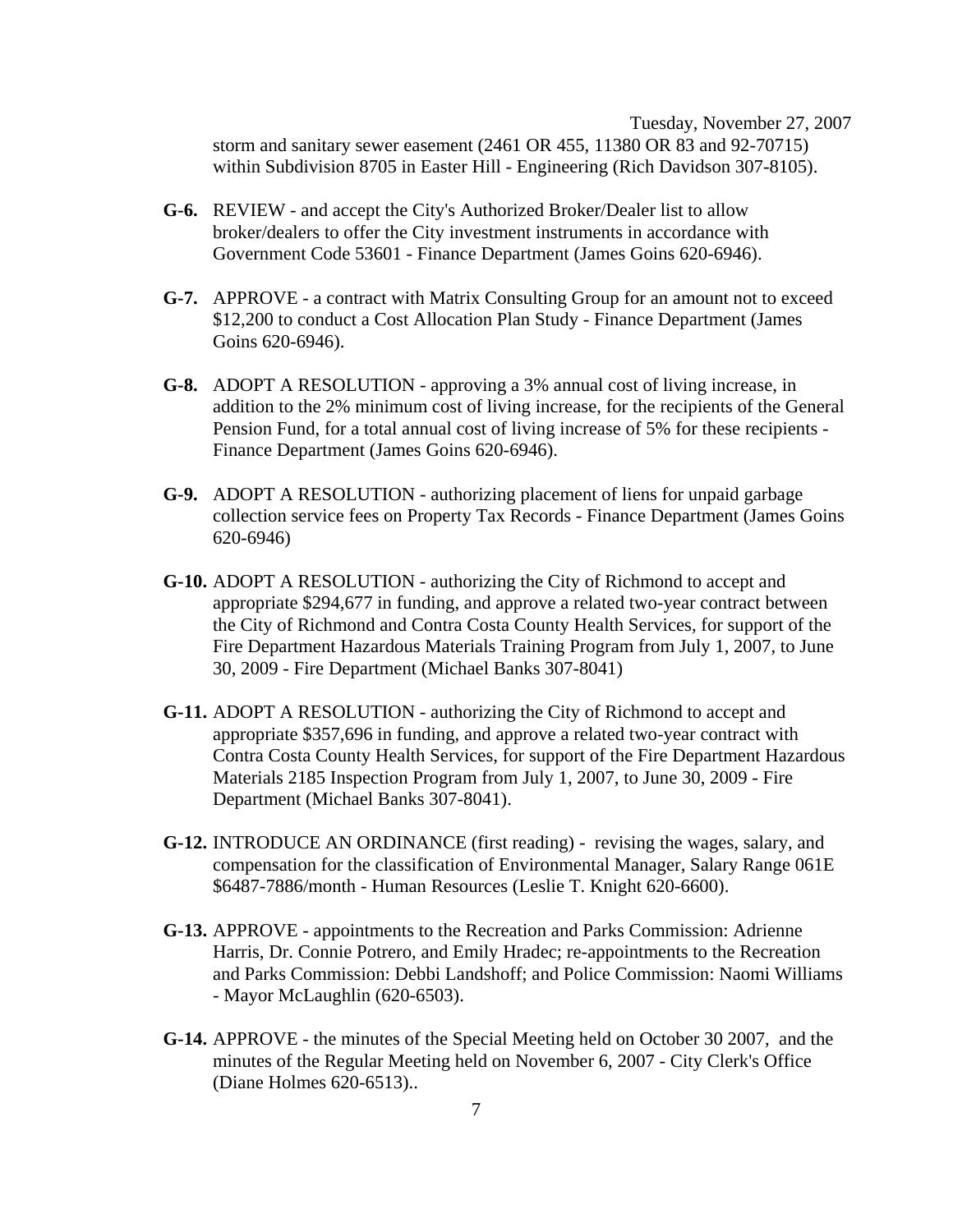## **H. PUBLIC HEARINGS**

- **H-1.** Public hearing and consider the following options: (1) Uphold the Design Review Board decision to approve the architectural designs for a proposed storage facility located at 300 West Ohio Street; or (2) Uphold the appeal request, thereby reversing the Design Review Board approval of the application and deny the DRB application for a storage facility at 300 West Ohio Street - Planning Department (Richard Mitchell 620-6706).
- **H-2.** ADOPT the attached Urgency Ordinance Establishing a Temporary Moratorium on the Acceptance, Processing and Approval of Applications and Permits to Construct, Modify or Place Self Storage Facilities within the City of Richmond for a period of forty-five days. Under Government Code Section 65858, the adoption of this Ordinance will require a 4/5 vote of the City Council - Planning Department (Richard Mitchell 620-6706).

## **I. AGREEMENTS**

#### **J. RESOLUTIONS**

 **J-1.** Receive an update on the status of the response on the November 7, 2007, San Francisco Bay oil spill and approve a resolution ratifying the declaration of a local emergency in connection with the spill - Office of Emergency Services (Kathy Gerk 620-6866).

#### **K. ORDINANCES**

#### **L. COUNCIL AS A WHOLE**

- **L-1.** Direct staff to investigate allegations of Union Pacific Railroad violating City of Richmond Blight Abatement Laws (Staff Update) - Councilmember Rogers (867- 5725).
- **L-2.** Discuss City policy and direct staff relative to requiring that Union Pacific Railroad clean up graffiti on railroad property next to the I-580 entrance to Richmond (Staff Update) - Councilmember Rogers (867-5725).
- **L-3.** Direct staff to research the feasibility of a "Solar Security" program to install residential and commercial solar panels that would allow property owners to have solar panels installed, with cost being added to the property taxes and repaid over twenty years - Councilmembers Rogers and Butt (867-5725/620-6581).